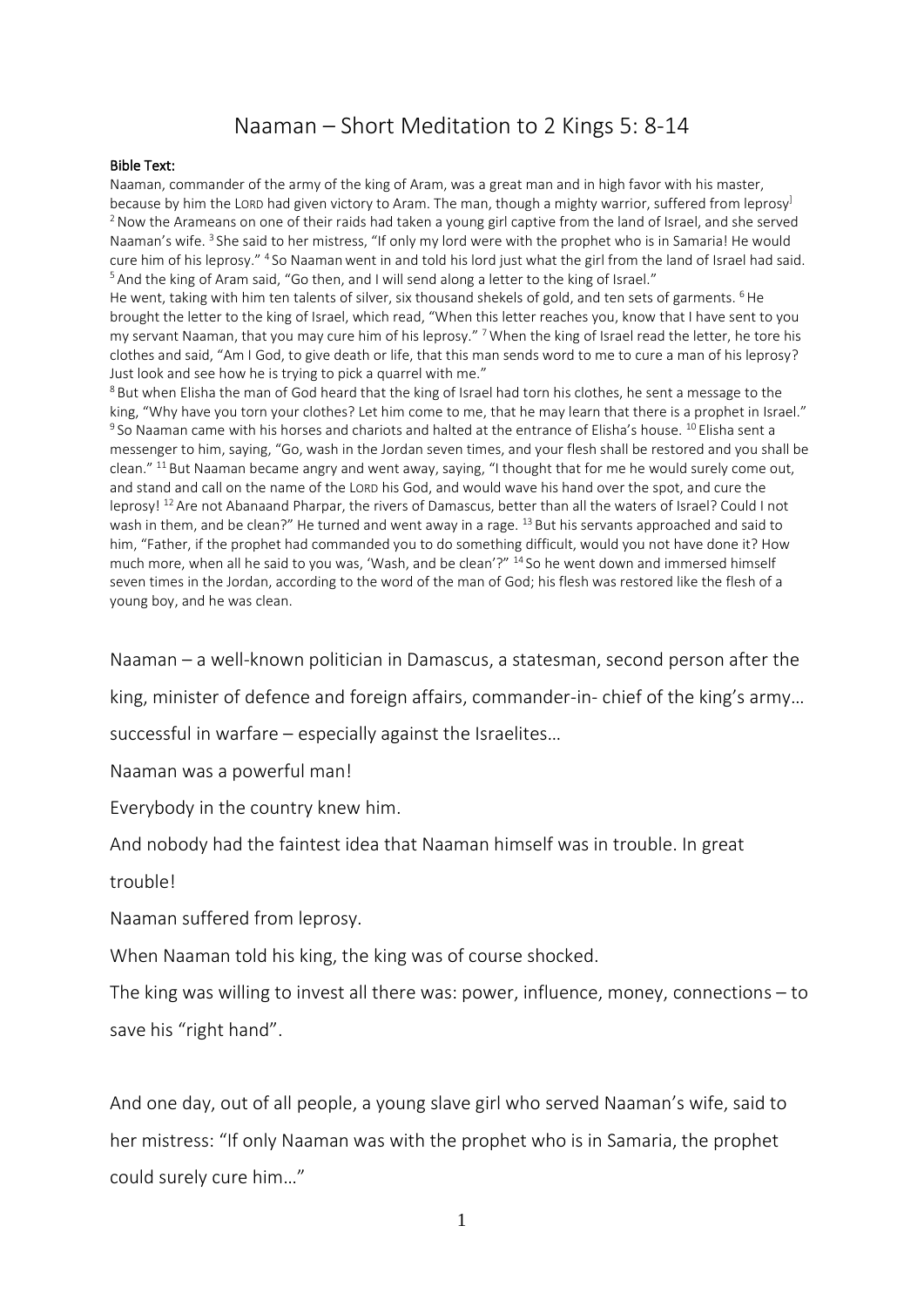This girl had been brought as a captive from Israel. She was an enemy.

And Naaman was not just her enemy but her oppressor, the man responsible for keeping her a prisoner of war…

This girl must have had a big heart… must have been full of sympathy and humanity. And one day she found the courage to speak out what she'd thought for some time already.

"In my home country", she said, "he could be helped.

In my home country Elisha, God's chosen prophet cures and helps so many…" Miss Nobody speaks to the commander-in-chief… about her home, her belief, her God.

Had Naaman and his wife not been so desperate, they wouldn't have listened. That's for sure.

How could the second man in state listen to the advice of a foreign slave girl? However, Naaman's hopelessness and despair must have already brought him to the point of being open and willing to try just anything…

Naaman's health became a state affair.

With a letter to take with him, Naaman packed his things: servants, horses, chariots and lots of riches…

When Naaman arrived at the Israelite court, the king of Israel was immediately terrified. This was going to bring along trouble…

King and people were horrified.

Then a message came from Elisha, the prophet:

"Let this foreigner come to me."

And again: it nearly wouldn't have worked, if Naaman's servants, just as the slave girl before, hadn't interfered. What happened in the story is that Naaman began listening to the ordinary people and doing the unusual and unspectacular little thing.